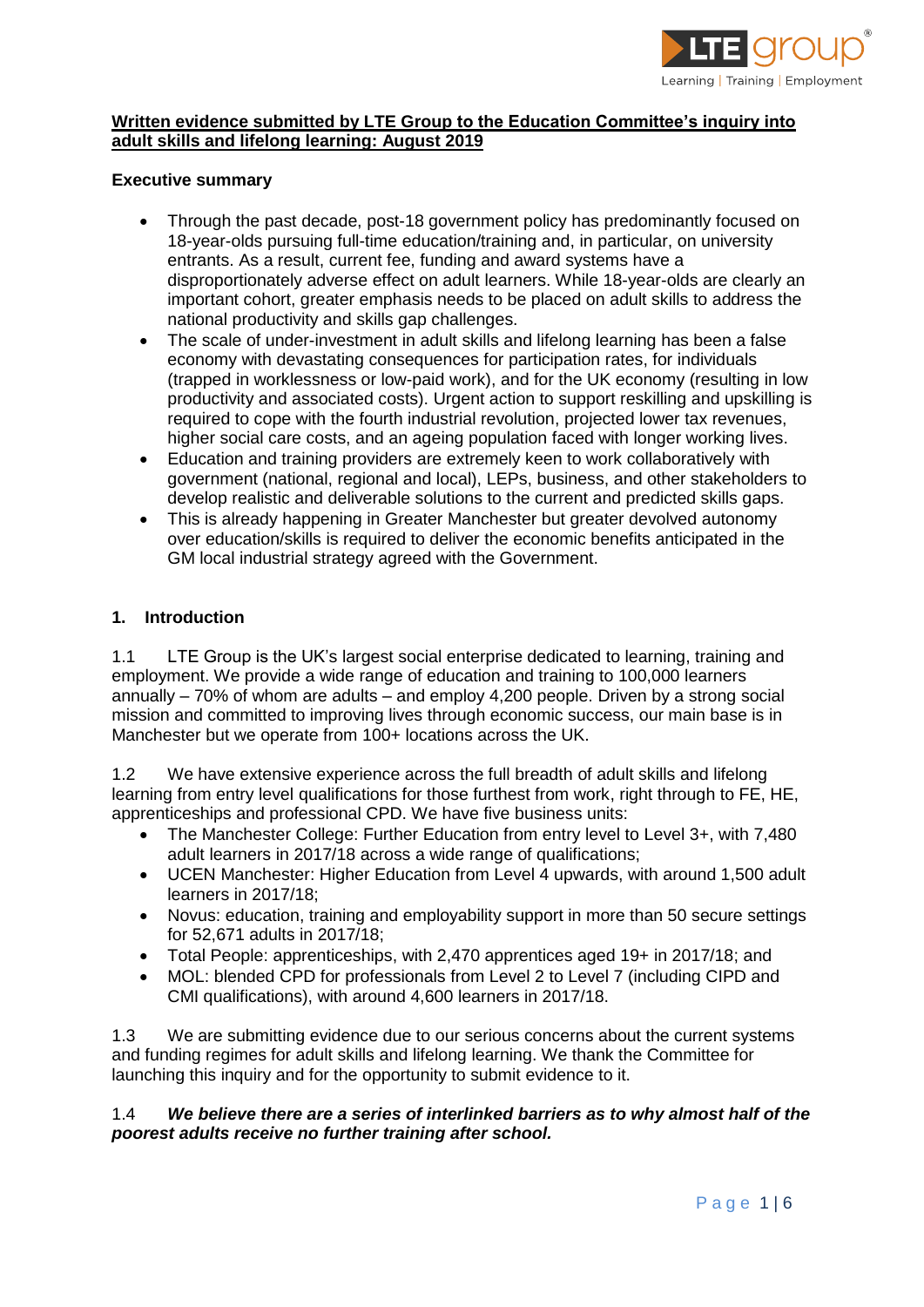

# **2. Learner demand outstrips financial supply**

2.1 From our organisation's perspective, the financial and funding aspects surrounding adult education provide the most significant barriers to education and adult participation.

2.2 Whilst there is strong demand from potential learners, the funding and additional support available to them have been severely impacted by austerity. This applies to all forms of learner support including tuition fees, maintenance, study support, transport and childcare.

2.3 This has culminated in a 45% real-terms cut in funding for adult learning from 2009/10-2017/18 [\(Augar, p119\)](https://www.gov.uk/government/publications/post-18-review-of-education-and-funding-independent-panel-report).

2.4 For many potential learners, these financial and funding barriers are insurmountable. It is a false economy and a huge waste of human potential when adult learners demonstrate a clear commitment and appetite for improving their career prospects, but the system does not provide the support they need.

2.5 Greater Manchester has seen a 26% decrease in the number of adult learners (aged 19+) from 137,050 in 2013/14 to 102,070 in 2017/18 (NARTs data). In Manchester, there has been a 27% decrease from 48,540 in 2013/14 to 35,360 in 2017/18.

2.6 For Level 3 adult learners, the introduction of Advanced Learner Loans has been the single largest barrier and caused the greatest negative impact in the past five years.

2.7 Many potential Level 3+ learners are unable to contemplate taking out a loan to fund their studies. They typically have much more complex personal life situations than the average 18-year-old university entrant.

2.8 This is particularly concerning given that The Manchester College serves communities characterised by some of the highest levels of deprivation nationally [\(MHCLG,](https://assets.publishing.service.gov.uk/government/uploads/system/uploads/attachment_data/file/465791/English_Indices_of_Deprivation_2015_-_Statistical_Release.pdf)  [2015\)](https://assets.publishing.service.gov.uk/government/uploads/system/uploads/attachment_data/file/465791/English_Indices_of_Deprivation_2015_-_Statistical_Release.pdf). Approximately 75% of our adult cohort live in widening participation postcodes.

#### **3. Demand (high) v Supply (limited)**

3.1 In the past four academic years, LTE Group has seen a >15% increase each cycle in applications from adult learners. Last year, we received applications from more than 14,000 adults in Manchester alone.

3.2 Over 35% of our adult applications at The Manchester College are for entry courses in Employability, Engagement, ESOL, English and Maths, qualifications that are the crucial first step out of unemployment and unskilled work. Yet, despite increasing demand from potential learners, our AEB funding has been reduced by 30%. The Manchester College currently has learner demand that is £1 million in excess of our AEB allocation.

3.3 In fact, there is strong and rising demand across the subject spectrum and across all levels – but, while the learner demand and appetite for study is there, the financial support they need is not. It needs to be developed further to help those most in need and who would benefit the most by enhancing their education and skills.

3.4 One key barrier is the fragmentation of the progression pathway. A student may be fully funded for Level 1 and 2 but then find themselves unable to progress to Level 3+, due to personal barriers that prevent them taking out a loan.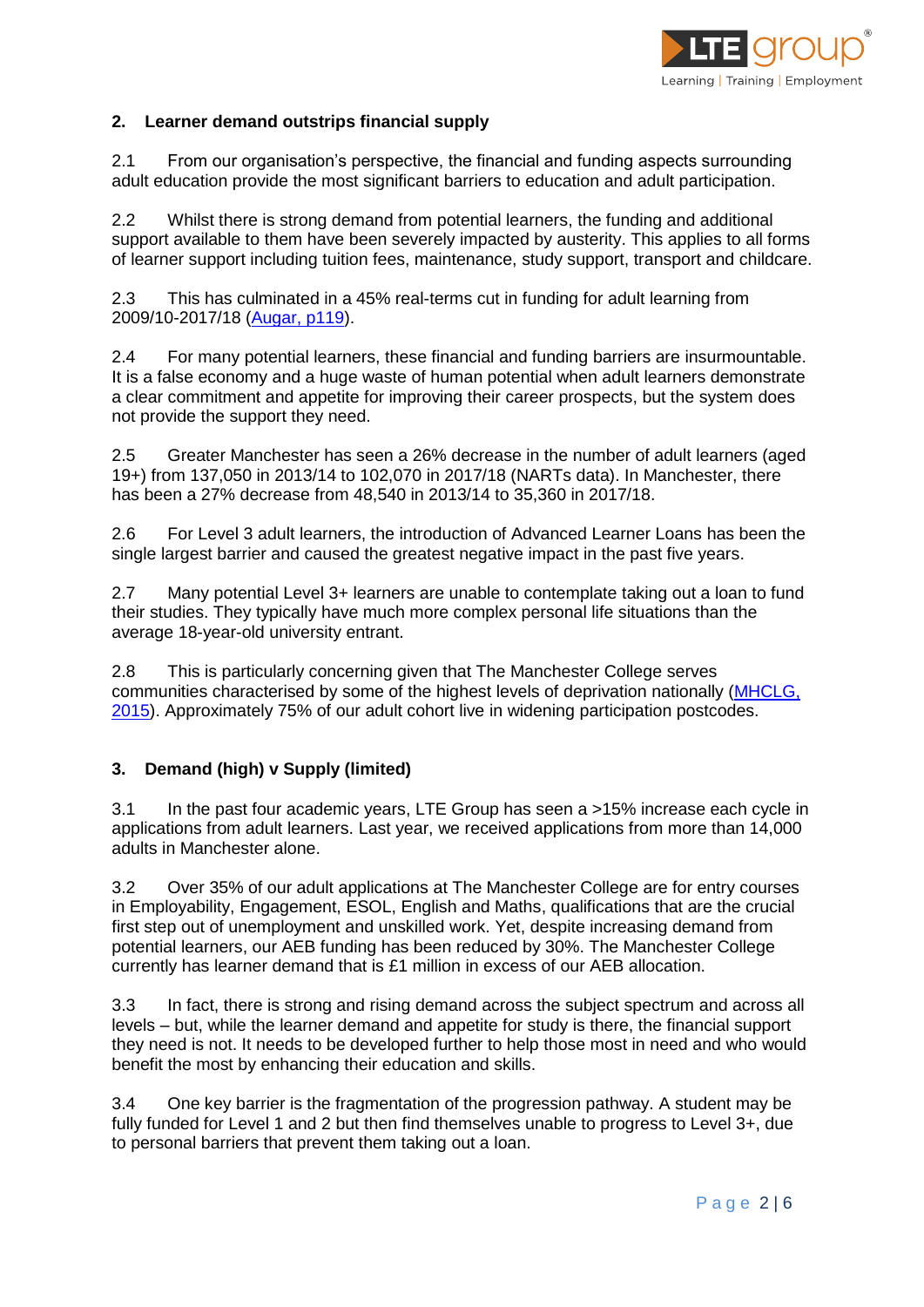

3.5 Once they encounter the lack of funding and support, many adults simply decide not to commit to further study, which is a life-changing and transformational decision.

## **4. Limited funding = mismatch of skills**

4.1 The publicly-funded post-16 skills system is characterised by a high volume of low skills and a low volume of high skills. Whilst local area demographics are a factor in this, this is in large part due to funding policy, which needs to change.

4.2 For example, over 70% of Greater Manchester's post-19 Adult Education Budget is currently spent on Level 2 qualifications, while the demand from GM's growth sectors is primarily for adults with qualifications at Level 3 and above.

4.3 This is not a criticism of Greater Manchester Combined Authority or Manchester City Council, but a clear statement on government policy, and the sustained reduction in adult education funding over the past decade. It has been a false economy that impedes productivity and economic growth by keeping local people trapped on benefits or in low-skill, low-pay jobs even though employers are unable to fill higher-skilled vacancies.

4.4. There needs to be sufficient funding across the full span of adult education to facilitate progression from entry level to Level 3, 4, 5 and into higher-skilled, better paid and more productive jobs. This would require an increase in current AEB funding allocations, and a review of the socially regressive Advanced Learner Loan policy.

4.5 Restricted AEB funding, against rising demand for Level 1 and 2 provision, means that providers have to make choices about what they offer. This is further exacerbated by national entitlements which mean providers have to prioritise some qualifications, leaving limited opportunity for innovative sector-based curriculum.

#### **5. Apprenticeships**

5.1 Central government's approach to apprenticeship reform is another major barrier to participation by adults, as evidenced by Total People, our apprenticeships business.

5.2 More than half of all current apprenticeships are filled by adults aged 25 and over – there is major demand for progressive technical and vocational learning across the majority of sectors. However, the segregation between levy-paying and non-levy-paying organisations has created confusion and inefficiency in the marketplace.

5.3 The underfunding of non-levy apprenticeships (despite DfE's underspend on apprenticeships) is restricting SMEs' ability to offer adult apprenticeships, whether for new starters or to upskill/retrain existing staff [\(AELP, 2019, for example\)](https://www.aelp.org.uk/news/news/press-releases/levy-shortage-starving-small-firms-of-apprenticeships-poses-early-test-for-johnson-campaign-pledge/).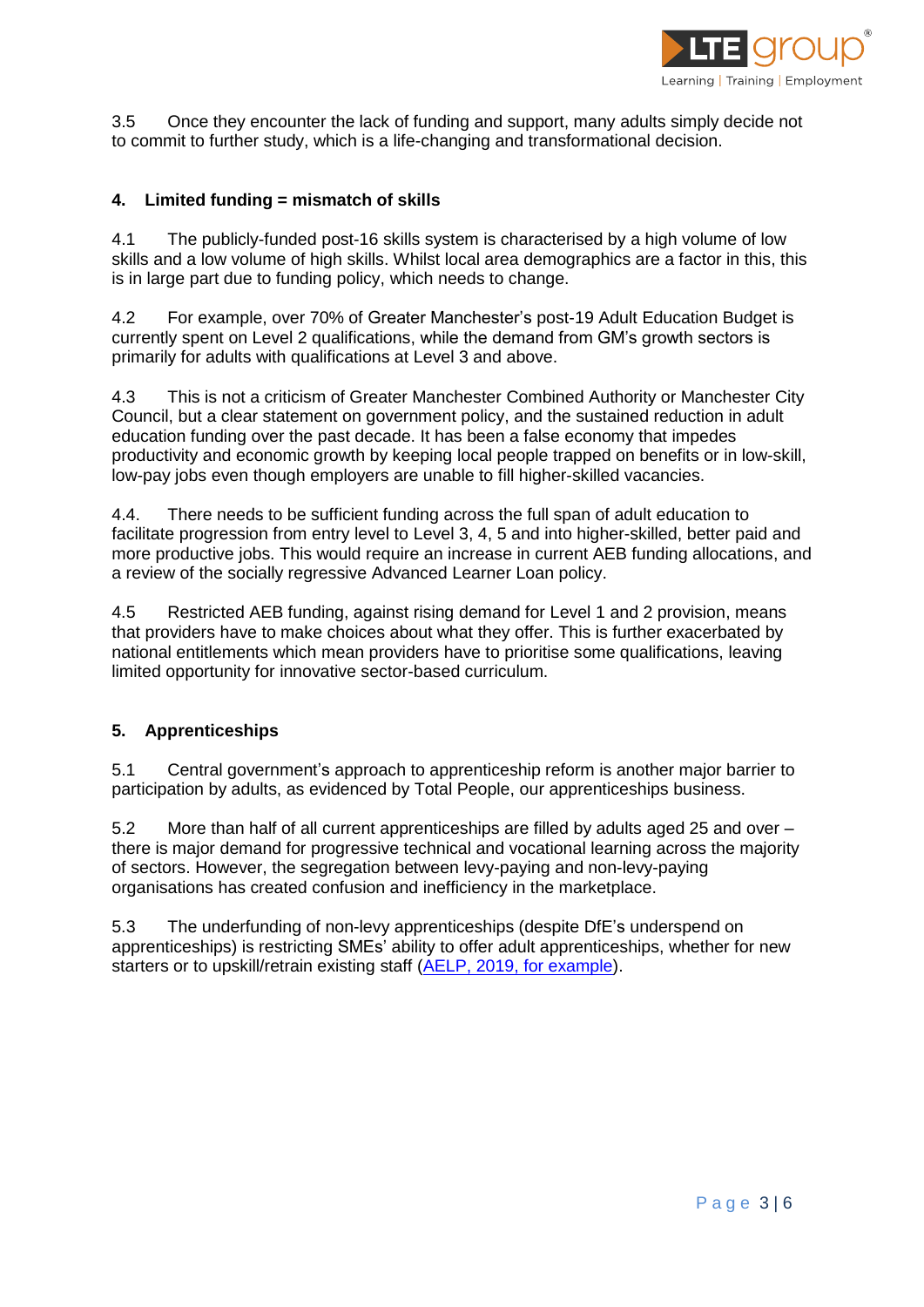

# **6. Limited communication and support**

6.1 In comparison with student loans campaigns and support for 18-year-olds in higher education during the past decade, government has demonstrated minimal commitment to building awareness and advocacy in explaining the benefits for adults of taking out a loan to fund non-degree Level 3+ studies. The university student loans system has been heavily publicised and loudly accompanied by a significant and sustained lobby, ably supported by government.

6.2 Government has consistently not used all the available channels to coherently explain the case for what are relatively expensive, high-value, loans for Level 3+ learning. The resulting low take-up means that [50% of the funding allocated for Advanced Learner](https://www.parliament.uk/business/publications/written-questions-answers-statements/written-question/Commons/2018-10-23/182695/)  [Loans \(2013/14-2018/19\) has remained unspent.](https://www.parliament.uk/business/publications/written-questions-answers-statements/written-question/Commons/2018-10-23/182695/)

6.3 Adult learners at these socio-economic and income levels are unable to contemplate or accept this scale of debt, one which university students have quickly become accustomed to. Many prospective Level 3 adult learners, when faced with the need to self-fund, decline the offer due to personal financial pressures. These are precisely the learners that the Greater Manchester economy needs to encourage, improving their personal success and contributing to economic prosperity and productivity.

# **7. IAG lacking**

7.1 There is no clear central route for adult IAG (i.e. outside that provided by individual colleges and training providers) to explain funding eligibility and course/training options.

7.2 As an example, Government and its funding agencies don't do nearly enough to publicise and promote the clear link between qualification levels, employment and earnings to encourage adult learners to invest in additional education or training.

7.3 In Greater Manchester, the employment rate rises from 37% for those with no qualifications to 66% for those with Level 2, and then to 83% those with Level 4+ skills. Furthermore, wages are also positively associated with qualification level. For those with low qualification levels (e.g. entry level or Level 1 skills), typical hourly wages are just under £10 an hour; for those with Level 4+, hourly pay is almost double that [\(GMCA, 2019\)](https://www.greatermanchester-ca.gov.uk/media/1092/gm_work_and_skills_strategy_and_priorities_2016_to_2019__7_.pdf).

7.4 For individuals, the medium and long-term impacts of having no or low skill levels are incredibly harsh and personally damaging to self-esteem. In our research into declined offers of places, many potential learners comment that they would have loved to improve their skill level, except for the lack of support and the punitive loans system at Level 3+. The majority of these adults typically have family and personal financial commitments that the average university entrant does not have.

7.5 Adult learners need clear and sustained government support and reform of the current fees and funding system, if we are to facilitate progressive growth in Level 3+ learning.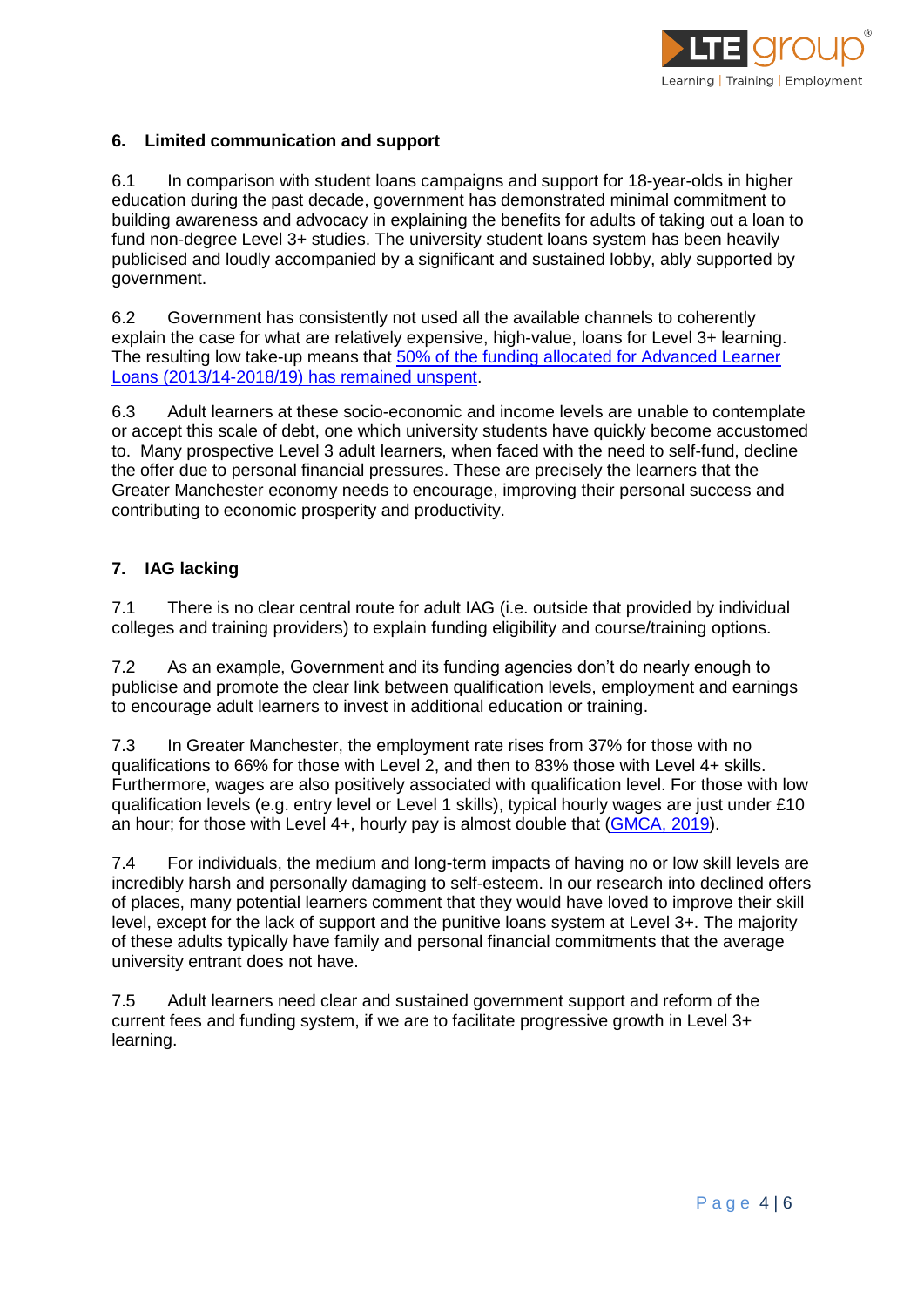

# **8. Loans demand declining**

8.1 A total of 109,000 people in England took out loans in 2017/18, compared with 119,000 in 2016/17 [\(Department for Education, 2018\)](https://assets.publishing.service.gov.uk/government/uploads/system/uploads/attachment_data/file/761342/201718_FE_and_Skills_Advanced_Learning_Loans_Level_3__FINAL.xlsx). The number of adults aged 24 and above taking out Advanced Learner Loans fell by 12 per cent – down from 98,600 to 86,500 – while participation by the same age group at Level 3 alone fell by 14 per cent.

8.2 Shadow skills minister Gordon Marsden said the figures "underline the bankruptcy" of the loans project. "We have consistently said they're completely missing the mark because older people – those who the loans were originally aimed at to retrain and reskill – are increasingly reluctant, given their more complex life situations, to take them up," he said.

#### **9. Learning circumstances v personal commitments: one size does not fit all**

9.1 Quite simply, adult learners with personal / family commitments cannot take as linear an approach to education as 18-year-olds for whom being a student is their primary role.

9.2 Adult learners need and prefer bite-sized learning, along with step on and off qualifications, which flex to their lifestyle and personal commitments. For example, the option to take one module per term (or even over two terms) would greatly assist many adult learners

9.3 In general, however, the English system for funding and awards at Level 3+ does not flex to accommodate this. Funding rules are too narrow and focused on full award outcomes. (An exception is the flexibility in AEB that Greater Manchester Combined Authority has been able to introduce this year.)

9.4 The lack of support for students on part-time HE courses and the differential treatment applied to maintenance for Level 4 and 5 courses disproportionately affects adult learners. HE students are ineligible for the Childcare Grant if they are studying part-time. Maintenance loans are currently only available for learners on prescribed HE courses, which excludes many highly-valued Level 4 & 5 courses awarded by professional bodies. The only support available for FE learners and those on non-prescribed HE courses are bursary schemes (e.g. the Advanced Learner Loans and City & Guilds bursaries), which are restricted to direct learning costs such as childcare and books – they do not include any support with living costs.

9.5 Learners' personal commitment is rarely in doubt, but most adults have to balance their studies with their individual circumstances: for example, parental responsibilities, lowpaid work, or simply with just managing everyday life and finances. This means the system needs to be more flexible.